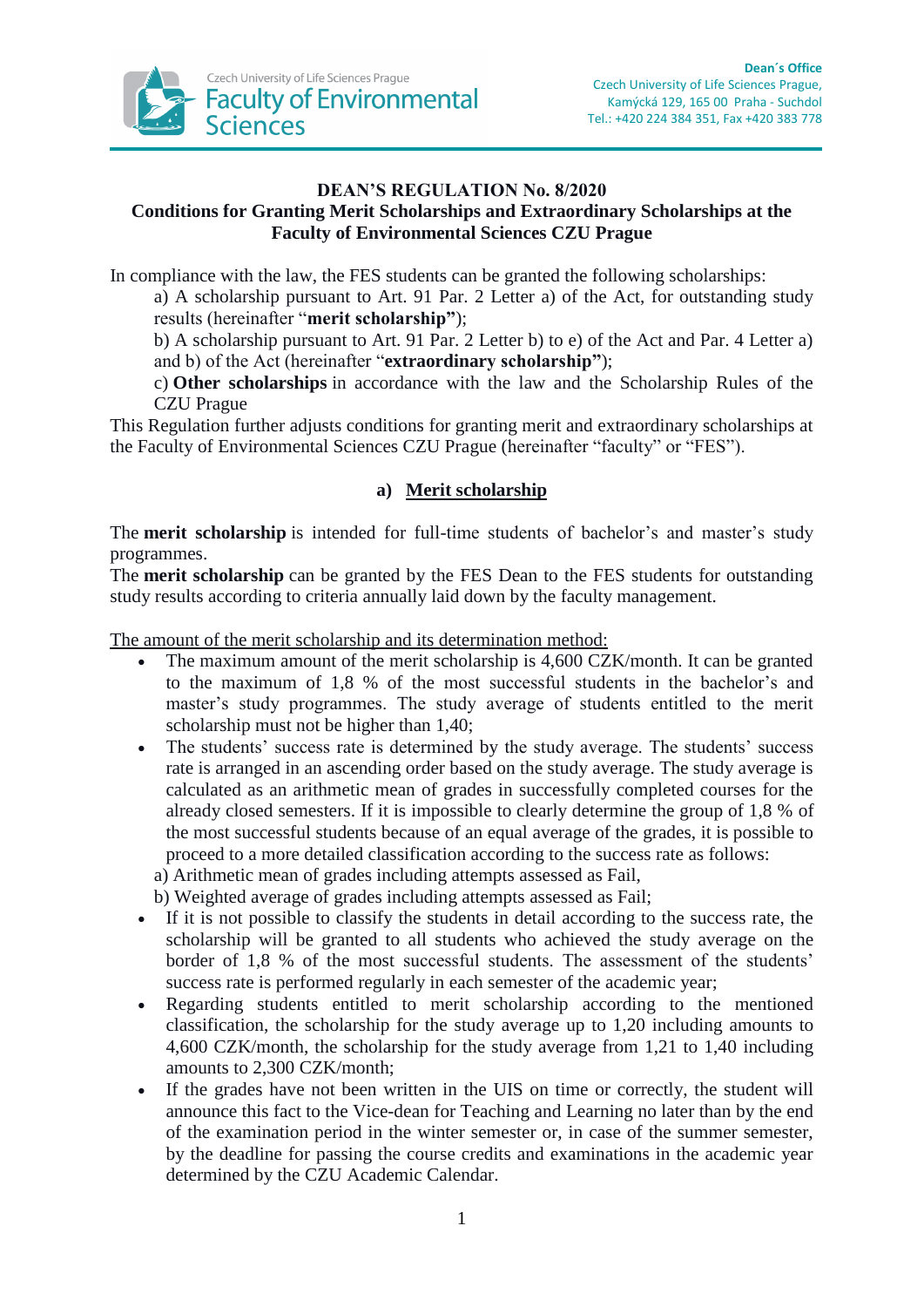

The following criteria and conditions have been approved for granting a merit scholarship:

- The scholarship will be paid out for the maximum period of nine months in the relevant academic year (WS five months, SS four months);
- The student must obtain all of ECTS course credits determined by the study plan of the relevant study programme and year of study;
- The course credits and examinations from the winter semester courses must be passed by the end of the examination period in the winter semester and examinations from the summer semester must be passed by the deadline for passing the course credits and examinations in an academic year determined by the CZU Academic Calendar. If the course is passed in a period different from the period to which it has been determined in the study plan, the student will not be entitled to the scholarship;
- The merit scholarship is not granted if the study plan is not fulfilled (for example a repeated grade, a course rescheduled to a higher grade, completing the course outside the semester in which it has been included according to the study plan or in case of study according to an individual study plan);
- Examinations taken within other degree programmes/subject areas are not recognized in the study plan;
- Granting a merit scholarship and parallel CZU Rector's Scholarship for talented international students is not possible;
- The scholarship will not be granted in case of following an individual study plan;
- The scholarship is paid for the  $1<sup>st</sup> 5<sup>th</sup>$  semester of the bachelor's degree programmes and the  $1<sup>st</sup> - 3<sup>rd</sup>$  semester of the master's study programmes; the scholarship is not paid to the graduates and during interruption of the study;
- If the requirements are satisfied, the merit scholarship is paid for the period of October – February and March – June;

The **merit scholarship** for talented students in the 1<sup>st</sup> year of the bachelor's degree programmes at the FES CZU Prague is governed by the Rector's Directive No. 17/2012.

## **b) Extraordinary scholarship**

An extraordinary scholarship can be granted to students enrolled at the CZU Prague in the bachelor's and master's degree programmes mainly for the reasons set out in the Article 4 of the Scholarship Rules of the CZU Prague.

An extraordinary "Start-up" scholarship is only granted to students registered in the 1<sup>st</sup> year of full-time study programmes of the FES taught in English. Application must be submitted by October 15 of the given academic year through the International Relations Office of the FES according to instructions provided at [www.fzp.czu.cz/en/](http://www.fzp.czu.cz/en/) in the section of the International Relations. The particular number of granted scholarships is based on available resources of the faculty for the given academic year. The granting of an extraordinary "Start-up" scholarship is conditioned by timely submission of an application and compliance with all the conditions set out below. The applications are evaluated by the International Relations Office.